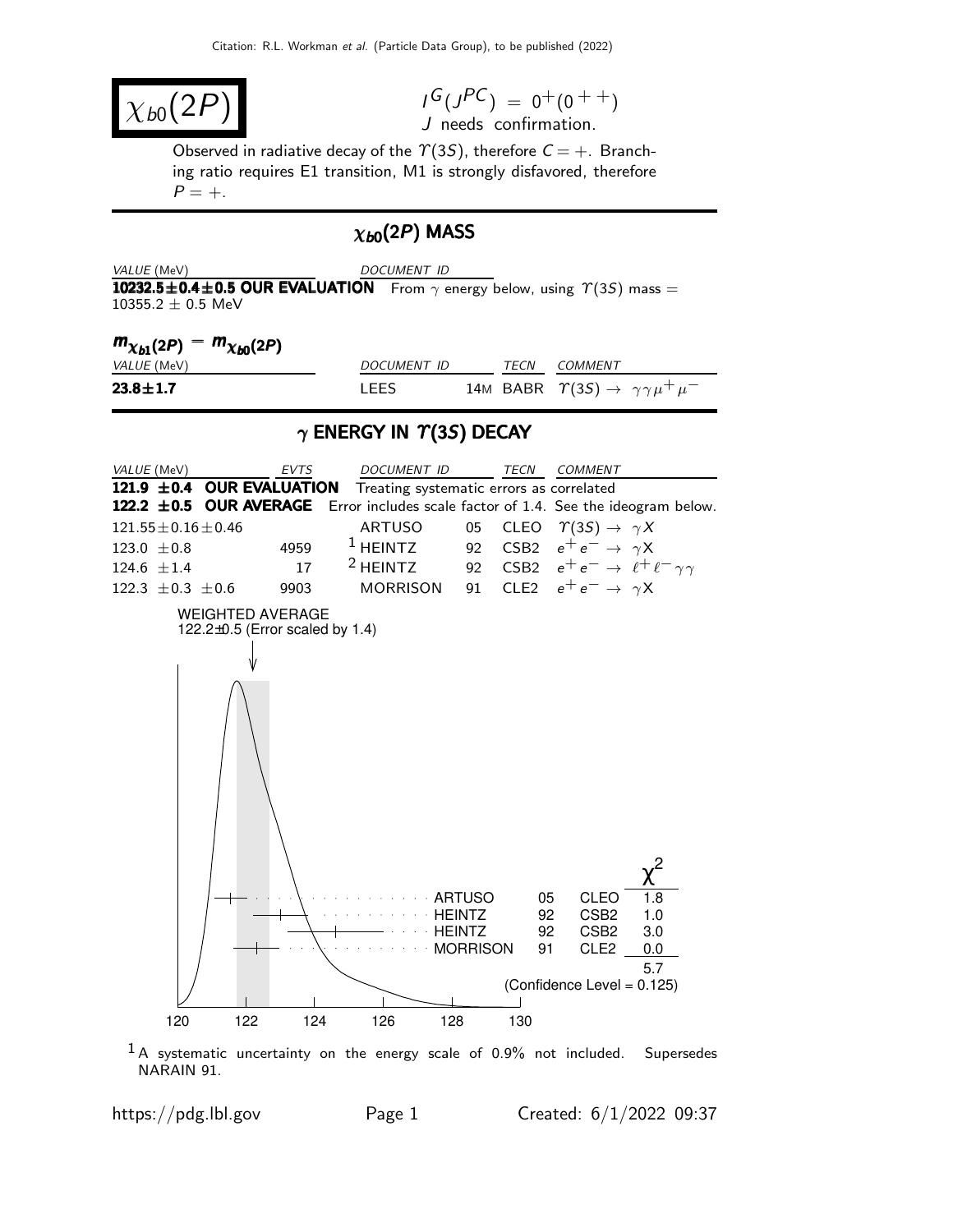$2$ A systematic uncertainty on the energy scale of 0.9% not included. Supersedes HEINTZ 91.

 $\gamma$  energy in  $\varUpsilon(3S)$  decay (MeV)

|                       | Mode                                                                    | Fraction $(\Gamma_i/\Gamma)$   |                           | Confidence level |
|-----------------------|-------------------------------------------------------------------------|--------------------------------|---------------------------|------------------|
| $\Gamma_1$            | $\gamma \Upsilon(2S)$                                                   | $(1.38 \pm 0.30)$ %            |                           |                  |
| $\Gamma_2$            | $\gamma$ $\gamma$ (15)                                                  | $(3.8 \pm 1.7) \times 10^{-3}$ |                           |                  |
| $\Gamma_3$            | $D^0 X$                                                                 | < 8.2                          | $\%$                      | $90\%$           |
| $\Gamma_4$            | $\pi^+ \pi^- K^+ K^- \pi^0$                                             | < 3.4                          | $\times$ 10 <sup>-5</sup> | 90%              |
| $\Gamma_5$            | $2\pi^{+}\pi^{-}$ K <sup>-</sup> K <sup>0</sup> <sub>S</sub>            | < 5                            | $\times$ 10 <sup>-5</sup> | 90%              |
| $\Gamma_6$            | $2\pi^{+}\pi^{-}$ K <sup>-</sup> K <sup>0</sup> <sub>S</sub> $2\pi^{0}$ | < 2.2                          | $\times$ 10 $^{-4}$       | 90%              |
| $\Gamma_7$            | $2\pi^+ 2\pi^- 2\pi^0$                                                  | < 2.4                          | $\times$ 10 <sup>-4</sup> | 90%              |
| $\Gamma_8$            | $2\pi + 2\pi - K + K$                                                   | < 1.5                          | $\times$ 10 $^{-4}$       | 90%              |
| $\Gamma_{\mathsf{Q}}$ | $2\pi + 2\pi - K + K - \pi^0$                                           | < 2.2                          | $\times$ 10 <sup>-4</sup> | 90%              |
| $\Gamma_{10}$         | $2\pi + 2\pi - K + K - 2\pi$ <sup>0</sup>                               | $<\,1.1$                       | $\times$ 10 <sup>-3</sup> | 90%              |
| $\Gamma_{11}$         | $3\pi^+ 2\pi^- K^- K^0_S \pi^0$                                         | < 7                            | $\times$ 10 <sup>-4</sup> | 90%              |
| $\Gamma_{12}$         | $3\pi + 3\pi$                                                           | < 7                            | $\times$ 10 $^{-5}$       | 90%              |
| $\Gamma_{13}$         | $3\pi + 3\pi - 2\pi^0$                                                  | < 1.2                          | $\times$ 10 $^{-3}$       | 90%              |
| $\Gamma_{14}$         | $3\pi + 3\pi - K + K$                                                   | < 1.5                          | $\times$ 10 $^{-4}$       | 90%              |
| $\Gamma_{15}$         | $3\pi + 3\pi - K + K - \pi^0$                                           | < 7                            | $\times$ 10 <sup>-4</sup> | 90%              |
| $\Gamma_{16}$         | $4\pi^{+}4\pi^{-}$                                                      | < 1.7                          | $\times$ 10 $^{-4}$       | 90%              |
| $\Gamma_{17}$         | $4\pi + 4\pi - 2\pi$ <sup>0</sup>                                       | < 6                            | $\times$ 10 <sup>-4</sup> | 90%              |

## $\chi_{b0}(2P)$  DECAY MODES

# $\chi_{b0}(2P)$  BRANCHING RATIOS

| $\Gamma(\gamma \Upsilon(2S))/\Gamma_{\rm total}$                                                                                                                                                                                                                                                                                                                                                                                                                                                                                                                                                                                                                                                                                                                                                                                                                                                                                                                                                                                                                                                                                                                                                                                                                                                                                       |        |                                                                              |      |                                                               | $\mathsf{\Gamma}_1/\mathsf{\Gamma}$ |
|----------------------------------------------------------------------------------------------------------------------------------------------------------------------------------------------------------------------------------------------------------------------------------------------------------------------------------------------------------------------------------------------------------------------------------------------------------------------------------------------------------------------------------------------------------------------------------------------------------------------------------------------------------------------------------------------------------------------------------------------------------------------------------------------------------------------------------------------------------------------------------------------------------------------------------------------------------------------------------------------------------------------------------------------------------------------------------------------------------------------------------------------------------------------------------------------------------------------------------------------------------------------------------------------------------------------------------------|--------|------------------------------------------------------------------------------|------|---------------------------------------------------------------|-------------------------------------|
| VALUE(%)                                                                                                                                                                                                                                                                                                                                                                                                                                                                                                                                                                                                                                                                                                                                                                                                                                                                                                                                                                                                                                                                                                                                                                                                                                                                                                                               | $CL\%$ | DOCUMENT ID                                                                  | TECN | <b>COMMENT</b>                                                |                                     |
| $1.38 \pm 0.30$ OUR AVERAGE                                                                                                                                                                                                                                                                                                                                                                                                                                                                                                                                                                                                                                                                                                                                                                                                                                                                                                                                                                                                                                                                                                                                                                                                                                                                                                            |        |                                                                              |      |                                                               |                                     |
| $1.31 \pm 0.27 \pm 0.13$                                                                                                                                                                                                                                                                                                                                                                                                                                                                                                                                                                                                                                                                                                                                                                                                                                                                                                                                                                                                                                                                                                                                                                                                                                                                                                               |        | $3,4$ LEES                                                                   |      | 14M BABR $\Upsilon(35) \rightarrow \gamma \gamma \mu^+ \mu^-$ |                                     |
| 3.6 $\pm 1.6 \pm 0.3$                                                                                                                                                                                                                                                                                                                                                                                                                                                                                                                                                                                                                                                                                                                                                                                                                                                                                                                                                                                                                                                                                                                                                                                                                                                                                                                  |        | $3,5$ HEINTZ                                                                 |      | 92 CSB2 $e^+e^- \rightarrow \ell^+ \ell^- \gamma \gamma$      |                                     |
| • • We do not use the following data for averages, fits, limits, etc. • • •                                                                                                                                                                                                                                                                                                                                                                                                                                                                                                                                                                                                                                                                                                                                                                                                                                                                                                                                                                                                                                                                                                                                                                                                                                                            |        |                                                                              |      |                                                               |                                     |
| ${<}2.8$                                                                                                                                                                                                                                                                                                                                                                                                                                                                                                                                                                                                                                                                                                                                                                                                                                                                                                                                                                                                                                                                                                                                                                                                                                                                                                                               | 90     | <sup>6</sup> LEES 11J BABR $\varUpsilon(3S) \rightarrow X\gamma$             |      |                                                               |                                     |
| < 8.9                                                                                                                                                                                                                                                                                                                                                                                                                                                                                                                                                                                                                                                                                                                                                                                                                                                                                                                                                                                                                                                                                                                                                                                                                                                                                                                                  | 90     | <sup>7</sup> CRAWFORD 92B CLE2 $e^+e^- \rightarrow \ell^+\ell^-\gamma\gamma$ |      |                                                               |                                     |
| 3 Assuming B( $\Upsilon(2S) \rightarrow \mu^+ \mu^-$ ) = (1.93 ± 0.17)%.<br><sup>4</sup> LEES 14M reports $[\Gamma(\chi_{b0}(2P) \to \gamma \Upsilon(2S))/\Gamma_{\text{total}}] \times [B(\Upsilon(3S) \to \gamma \chi_{b0}(2P))] =$<br>$(7.7 \pm 1.6) \times 10^{-4}$ which we divide by our best value B $(\Upsilon(35) \rightarrow \gamma \chi_{b0}(2P)) =$<br>$(5.9 \pm 0.6) \times 10^{-2}$ . Our first error is their experiment's error and our second error is<br>the systematic error from using our best value.<br>5 Recalculated by us. HEINTZ 92 quotes B( $\Upsilon(3S) \rightarrow \gamma \chi_{b0}(2P) \times B(\chi_{b0}(2P) \rightarrow$<br>$\gamma \Upsilon(25)$ = (0.28 ± 0.12 ± 0.03)% using B( $\Upsilon(25) \rightarrow \mu^+ \mu^-$ ) = (1.44 ± 0.10)%.<br>Supersedes HEINTZ 91.<br><sup>6</sup> LEES 11J quotes a central value of $\Gamma(\chi_{b0}(2P) \to \gamma \Upsilon(2S))/\Gamma_{\rm total} \times \Gamma(\Upsilon(3S) \to \Gamma_{\rm total}$<br>$\gamma \chi_{b0}(2P) / \Gamma_{\text{total}} = (-0.3 \pm 0.2 \frac{+0.5}{0.4})\%.$<br>$^{7}$ Using B( $\Upsilon(2S)$ → $\mu^+ \mu^-$ ) = (1.37 ± 0.26)%, B( $\Upsilon(3S)$ → $\gamma \gamma \Upsilon(2S)$ )×2 B( $\Upsilon(2S)$ →<br>$\mu^+ \mu^-$ ) < 1.19 × 10 <sup>-4</sup> , and B( $\Upsilon(35) \rightarrow \chi_{b0}(2P)\gamma$ ) = 0.049. |        |                                                                              |      |                                                               |                                     |
| https://pdg.lbl.gov                                                                                                                                                                                                                                                                                                                                                                                                                                                                                                                                                                                                                                                                                                                                                                                                                                                                                                                                                                                                                                                                                                                                                                                                                                                                                                                    |        | Page 2                                                                       |      |                                                               | Created: 6/1/2022 09:37             |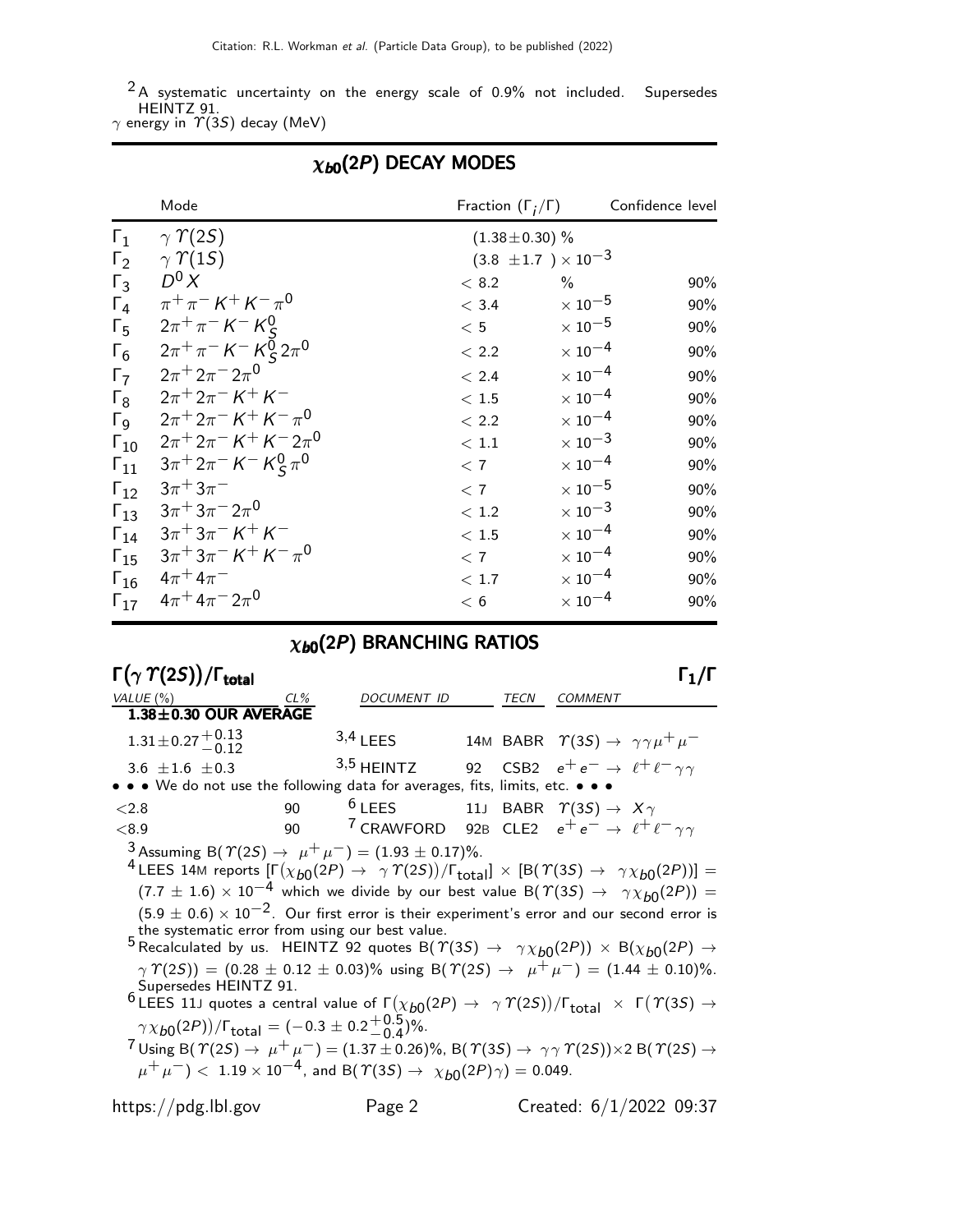| $\Gamma(\gamma \Upsilon(15))/\Gamma_{\text{total}}$                                                                                                                                                                                                                                                                                                                                                                      |            |                                |             |         | $\Gamma_2/\Gamma$                                                                                                                                                                                                                                                                                                                                                                                                                                                                                                                                                                                                                                                                                                                                                                                                                                                                                                                                                                                                                                                                                                                                                                                                                                                                                                             |
|--------------------------------------------------------------------------------------------------------------------------------------------------------------------------------------------------------------------------------------------------------------------------------------------------------------------------------------------------------------------------------------------------------------------------|------------|--------------------------------|-------------|---------|-------------------------------------------------------------------------------------------------------------------------------------------------------------------------------------------------------------------------------------------------------------------------------------------------------------------------------------------------------------------------------------------------------------------------------------------------------------------------------------------------------------------------------------------------------------------------------------------------------------------------------------------------------------------------------------------------------------------------------------------------------------------------------------------------------------------------------------------------------------------------------------------------------------------------------------------------------------------------------------------------------------------------------------------------------------------------------------------------------------------------------------------------------------------------------------------------------------------------------------------------------------------------------------------------------------------------------|
| VALUE (%)                                                                                                                                                                                                                                                                                                                                                                                                                | $CL\%$     | DOCUMENT ID                    |             |         | TECN COMMENT                                                                                                                                                                                                                                                                                                                                                                                                                                                                                                                                                                                                                                                                                                                                                                                                                                                                                                                                                                                                                                                                                                                                                                                                                                                                                                                  |
| $0.38 \pm 0.17$ OUR AVERAGE<br>$0.36 \pm 0.17 \pm 0.03$<br>$0.9 \pm 0.7 \pm 0.1$<br>• • • We do not use the following data for averages, fits, limits, etc. • • •                                                                                                                                                                                                                                                        |            | $8,9,10$ LEES<br>$9,11$ HEINTZ | 92          |         | 14M BABR $\Upsilon(35) \rightarrow \gamma \gamma \mu^+ \mu^-$<br>CSB2 $e^+e^- \rightarrow \ell^+ \ell^- \gamma \gamma$                                                                                                                                                                                                                                                                                                                                                                                                                                                                                                                                                                                                                                                                                                                                                                                                                                                                                                                                                                                                                                                                                                                                                                                                        |
| ${<}1.2$                                                                                                                                                                                                                                                                                                                                                                                                                 | 90         | $12$ LEES                      |             |         | 11J BABR $\Upsilon(3S) \rightarrow X\gamma$                                                                                                                                                                                                                                                                                                                                                                                                                                                                                                                                                                                                                                                                                                                                                                                                                                                                                                                                                                                                                                                                                                                                                                                                                                                                                   |
| ${<}2.5$                                                                                                                                                                                                                                                                                                                                                                                                                 | 90         | <sup>13</sup> CRAWFORD         |             |         | 92B CLE2 $e^+e^- \rightarrow \ell^+ \ell^- \gamma \gamma$                                                                                                                                                                                                                                                                                                                                                                                                                                                                                                                                                                                                                                                                                                                                                                                                                                                                                                                                                                                                                                                                                                                                                                                                                                                                     |
| and without photon conversions.<br><sup>9</sup> Assuming B( $\Upsilon(1S) \rightarrow \mu^+ \mu^-) = (2.48 \pm 0.05)\%$ .<br>the systematic error from using our best value.<br>Supersedes HEINTZ 91.<br>$\gamma \chi_{b0}(2P)$ / $\Gamma_{\text{total}} = (3.9 \pm 2.2 \frac{+1.2}{-0.6}) \times 10^{-4}$ .<br>$(\mu^+ \mu^-) < 0.63 \times 10^{-4}$ , and B( $\Upsilon(3S) \rightarrow \chi_{b0}(2P)\gamma) = 0.049$ . |            |                                |             |         | <sup>8</sup> LEES 14M quotes $\Gamma(\chi_{b0}(2P) \to \gamma \Upsilon(1S))/\Gamma_{\text{total}} \times \Gamma(\Upsilon(3S) \to \gamma \chi_{b0}(2P))/\Gamma_{\text{total}}$<br>$\tau=(2.1\pm1.0)\times10^{-4}$ combining the results from $\varUpsilon(3S)\to~\gamma\gamma\mu^+\mu^-$ samples with<br><sup>10</sup> LEES 14M reports $[\Gamma(\chi_{b0}(2P) \to \gamma \Upsilon(1S))/\Gamma_{\text{total}}] \times [B(\Upsilon(3S) \to \gamma \chi_{b0}(2P))] =$<br>$(2.1 \pm 1.0) \times 10^{-4}$ which we divide by our best value B( $\Upsilon(35) \rightarrow \gamma \chi_{b0}(2P)$ ) =<br>$(5.9 \pm 0.6) \times 10^{-2}$ . Our first error is their experiment's error and our second error is<br>$^{11}$ Recalculated by us. $\,$ HEINTZ 92 quotes B( $\varUpsilon(3S)$ $\,\rightarrow\,\,\,\gamma\chi_{b0}(2P))\,\times\,{\rm B}(\chi_{b0}(2P)\,\rightarrow\,$<br>$\gamma \Upsilon(15)$ = (0.05 ± 0.04 ± 0.01)% using B( $\Upsilon(15) \rightarrow \mu^+ \mu^-$ ) = (2.57 ± 0.05)%.<br>$^{12}$ LEES 11J quotes a central value of $\Gamma(\chi_{b0}(2P) \to ~\gamma \varUpsilon(1S))/\Gamma_{\rm total}~\times~\Gamma(\varUpsilon(3S) \to$<br>13 Using B( $\Upsilon(1S) \rightarrow \mu^+ \mu^-$ ) = (2.57 ± 0.07)%, B( $\Upsilon(3S) \rightarrow \gamma \gamma \Upsilon(1S) \times 2$ B( $\Upsilon(1S) \rightarrow$ |
| $\Gamma(D^0X)/\Gamma_{\rm total}$                                                                                                                                                                                                                                                                                                                                                                                        |            |                                |             |         | $\Gamma_3/\Gamma$                                                                                                                                                                                                                                                                                                                                                                                                                                                                                                                                                                                                                                                                                                                                                                                                                                                                                                                                                                                                                                                                                                                                                                                                                                                                                                             |
| <i>VALUE</i><br>$< 8.2 \times 10^{-2}$                                                                                                                                                                                                                                                                                                                                                                                   | CL%<br>90  | DOCUMENT ID<br>14,15 BRIERE    | 08          |         | TECN COMMENT<br>CLEO $\tau(3S) \rightarrow \gamma D^0 X$                                                                                                                                                                                                                                                                                                                                                                                                                                                                                                                                                                                                                                                                                                                                                                                                                                                                                                                                                                                                                                                                                                                                                                                                                                                                      |
|                                                                                                                                                                                                                                                                                                                                                                                                                          |            |                                |             |         |                                                                                                                                                                                                                                                                                                                                                                                                                                                                                                                                                                                                                                                                                                                                                                                                                                                                                                                                                                                                                                                                                                                                                                                                                                                                                                                               |
| $14$ For $p_{D^0} > 2.5$ GeV/c.<br>$^{15}$ The authors also present their result as (4.1 $\pm$ 3.0 $\pm$ 0.4) $\times$ 10 $^{-2}$ .                                                                                                                                                                                                                                                                                      |            |                                |             |         |                                                                                                                                                                                                                                                                                                                                                                                                                                                                                                                                                                                                                                                                                                                                                                                                                                                                                                                                                                                                                                                                                                                                                                                                                                                                                                                               |
| $\Gamma(\pi^+\pi^- K^+ K^-\pi^0)/\Gamma_{\rm total}$                                                                                                                                                                                                                                                                                                                                                                     |            |                                |             |         | $\Gamma_4/\Gamma$                                                                                                                                                                                                                                                                                                                                                                                                                                                                                                                                                                                                                                                                                                                                                                                                                                                                                                                                                                                                                                                                                                                                                                                                                                                                                                             |
| VALUE (units $10^{-4}$ ) CL%<br>< 0.34<br>90                                                                                                                                                                                                                                                                                                                                                                             | $16$ ASNER | DOCUMENT ID                    | <b>TECN</b> | COMMENT | 08A CLEO $\quad \  \  \gamma(3S) \rightarrow \ \gamma \pi^+ \pi^- \, \mathsf{K}^+ \, \mathsf{K}^- \, \pi^0$                                                                                                                                                                                                                                                                                                                                                                                                                                                                                                                                                                                                                                                                                                                                                                                                                                                                                                                                                                                                                                                                                                                                                                                                                   |
|                                                                                                                                                                                                                                                                                                                                                                                                                          |            |                                |             |         |                                                                                                                                                                                                                                                                                                                                                                                                                                                                                                                                                                                                                                                                                                                                                                                                                                                                                                                                                                                                                                                                                                                                                                                                                                                                                                                               |
|                                                                                                                                                                                                                                                                                                                                                                                                                          |            |                                |             |         | 16 ASNER 08A reports $[\Gamma(\chi_{b0}(2P) \rightarrow \pi^+\pi^-K^+K^-\pi^0)/\Gamma_{\rm total}]\times [B(\Upsilon(3S) \rightarrow$<br>$\left[\gamma\chi_{b0}(2P))\right]<~2\times10^{-6}$ which we divide by our best value B $(\varUpsilon(3S)\to~\gamma\chi_{b0}(2P))$                                                                                                                                                                                                                                                                                                                                                                                                                                                                                                                                                                                                                                                                                                                                                                                                                                                                                                                                                                                                                                                   |

 $= 5.9 \times 10^{-2}$ .

Γ 2π <sup>+</sup> π <sup>−</sup> K <sup>−</sup> K 0 S /Γtotal Γ5/Γ S/ΓtotalΓ5/Γ <sup>+</sup>−−0Stotal5 <sup>+</sup>−−0<sup>S</sup> Γ total <sup>5</sup> <sup>+</sup> <sup>−</sup> K <sup>−</sup> K<sup>0</sup> VALUE (units 10−4) CL% DOCUMENT ID TECN COMMENT <sup>&</sup>lt;0.<sup>5</sup> <sup>90</sup> <sup>17</sup> ASNER 08<sup>A</sup> CLEO <sup>Υ</sup>(3S) <sup>→</sup> <sup>γ</sup> <sup>2</sup>π<sup>+</sup> <sup>π</sup><sup>−</sup> <sup>K</sup><sup>−</sup> <sup>K</sup><sup>0</sup> S 17 ASNER 08<sup>A</sup> reports [Γ χb0 (2P) <sup>→</sup> <sup>2</sup>π<sup>+</sup> <sup>π</sup><sup>−</sup> <sup>K</sup><sup>−</sup> <sup>K</sup><sup>0</sup> S (2P))] <sup>&</sup>lt; <sup>3</sup> <sup>×</sup> <sup>10</sup>−<sup>6</sup> which we divide by our best value B(Υ(3S) <sup>→</sup> γ χb<sup>0</sup> (2P)) /Γtotal] <sup>×</sup> [B(Υ(3S) <sup>→</sup> γ χb0

 $= 5.9 \times 10^{-2}$ .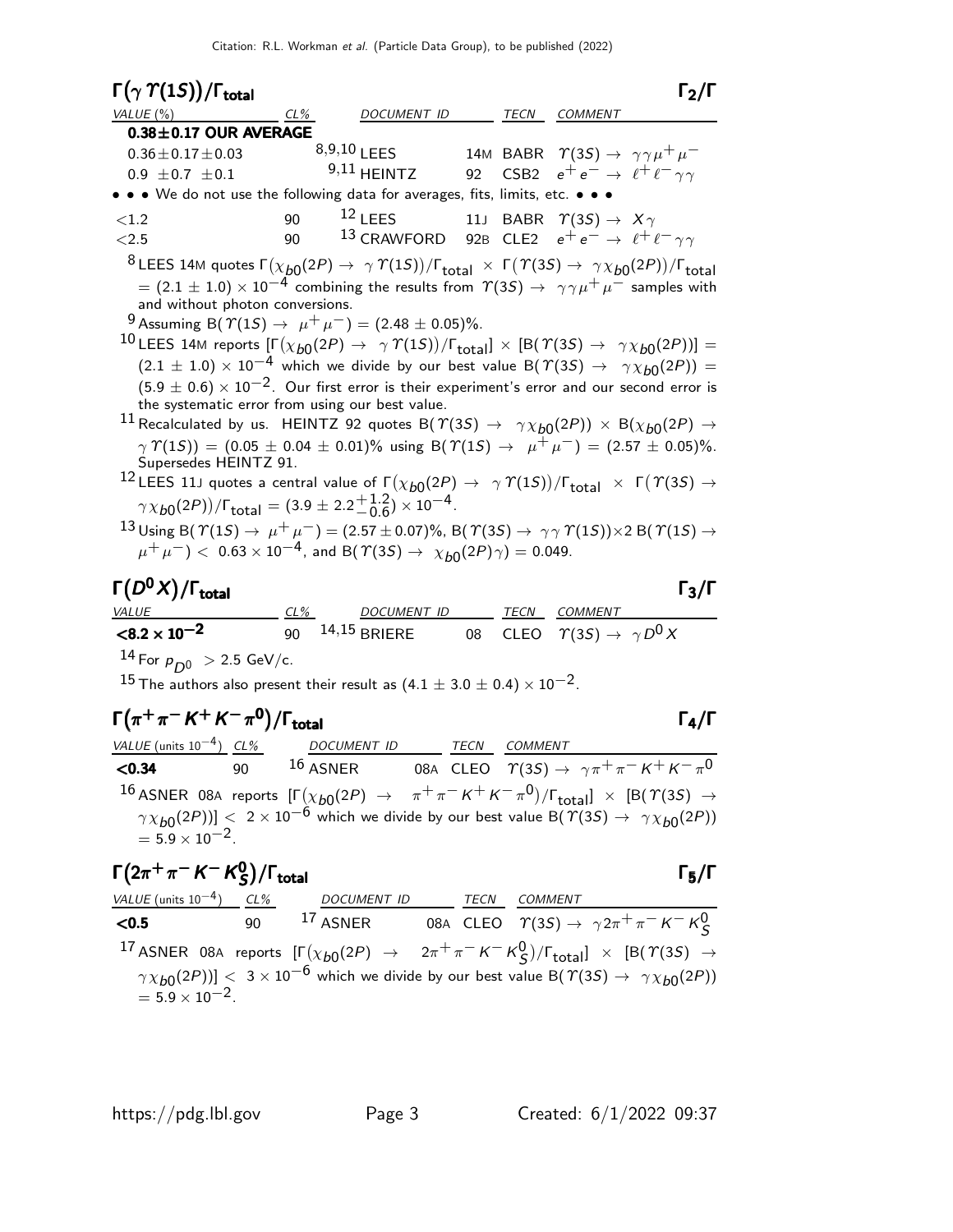### $\Gamma(2\pi^+\pi^- K^- K^0_S)$  $(2\pi^+\pi^- K^- K^0_S 2\pi^0)/\Gamma_{\text{total}}$  Γ<sub>6</sub>/Γ S  $\Gamma(2\pi^+\pi^- K^- K_S^0 2\pi^0)/\Gamma_{\text{total}}$  Γ<sub>6</sub>/Γ  $\zeta^{2\pi}$ // total intervalse to the set of  $\zeta^{16}$

| VALUE (units $10^{-4}$ ) CL%                    |     | DOCUMENT ID TECN |  | COMMENT                                                                                                                                 |
|-------------------------------------------------|-----|------------------|--|-----------------------------------------------------------------------------------------------------------------------------------------|
| < 2.2                                           | 90. | $^{18}$ ASNER    |  | 08A CLEO $\Upsilon(3S) \rightarrow \gamma 2\pi^+ \pi^- K^- 2\pi^0$                                                                      |
|                                                 |     |                  |  | <sup>18</sup> ASNER 08A reports $[\Gamma(\chi_{b0}(2P) \to 2\pi^+\pi^- K^- K^0_S 2\pi^0)/\Gamma_{\text{total}}] \times [B(T(3S) \to$    |
|                                                 |     |                  |  | $\gamma \chi_{b0}(2P))$ < 13 × 10 <sup>-6</sup> which we divide by our best value B( $\gamma$ (3S) $\rightarrow \gamma \chi_{b0}(2P)$ ) |
| $= 5.9 \times 10^{-2}$ .                        |     |                  |  |                                                                                                                                         |
| $\Gamma(2\pi^+2\pi^-2\pi^0)/\Gamma_{\rm total}$ |     |                  |  | $\Gamma_7/\Gamma$                                                                                                                       |

| VALUE (units $10^{-4}$ )                                                                                                                              | CL% | <b>DOCUMENT ID</b>                                                                                                               | TECN | <b>COMMENT</b> |                                                                 |
|-------------------------------------------------------------------------------------------------------------------------------------------------------|-----|----------------------------------------------------------------------------------------------------------------------------------|------|----------------|-----------------------------------------------------------------|
| < 2.4                                                                                                                                                 | 90. | $19$ ASNER                                                                                                                       |      |                | 08A CLEO $\Upsilon(3S) \rightarrow \gamma 2\pi^+ 2\pi^- 2\pi^0$ |
| $^{19}$ ASNER 08A reports $[\Gamma(\chi_{b0}(2P) \to 2\pi^+ 2\pi^- 2\pi^0)/\Gamma_{\rm total}]\times [{\rm B}(\Upsilon(3S) \to \gamma\chi_{b0}(2P))]$ |     |                                                                                                                                  |      |                |                                                                 |
|                                                                                                                                                       |     | $1.3 \times 10^{-6}$ which we divide by our best value B( $\Upsilon(3S) \rightarrow \gamma \chi_{b0}(2P) = 5.9 \times 10^{-2}$ . |      |                |                                                                 |

# $\Gamma(2\pi^+ 2\pi^- K^+ K^-)/\Gamma_{\text{total}}$

### VALUE (units 10<sup>-4</sup>) CL% DOCUMENT ID TECN COMMENT **<1.5** 90 20 ASNER 08A CLEO  $T(3S) \to \gamma 2\pi^+ 2\pi^- K^+ K^-$ <sup>20</sup> ASNER 08A reports  $[\Gamma(\chi_{b0}(2P) \rightarrow 2\pi^+ 2\pi^- K^+ K^-)]$  $\chi_{b0}(2P) \rightarrow 2\pi^+ 2\pi^- K^+ K^-)/\Gamma_{\rm total}] \times [B(\Upsilon(3S) \rightarrow$  $\left(\gamma \chi_{b0}(2P)\right)$  <  $9 \times 10^{-6}$  which we divide by our best value B( $\gamma$ (3S)  $\rightarrow \gamma \chi_{b0}(2P)$ )  $= 5.9 \times 10^{-2}$ .

### $\Gamma(2\pi^+ 2\pi^- K^+ K^- \pi^0)/\Gamma_{\text{total}}$  Γg/Γ total and the set of the set of the set of the set of the set of the set of the set of the set of the set of t

|                          | VALUE (units $10^{-4}$ ) CL% DOCUMENT ID | <b>TECN</b> | COMMENT                                                                                                                                    |
|--------------------------|------------------------------------------|-------------|--------------------------------------------------------------------------------------------------------------------------------------------|
| < 2.2                    | 90 <sup>21</sup> ASNER                   |             | 08A CLEO $\varUpsilon(3S) \rightarrow \gamma 2\pi^+ 2\pi^- K^+ K^- \pi^0$                                                                  |
|                          |                                          |             | <sup>21</sup> ASNER 08A reports $[\Gamma(\chi_{b0}(2P) \to 2\pi^+ 2\pi^- K^+ K^- \pi^0)/\Gamma_{\text{total}}] \times [B(\Upsilon(3S) \to$ |
|                          |                                          |             | $\gamma \chi_{b0}(2P))$ < 13 × 10 <sup>-6</sup> which we divide by our best value B( $\gamma$ (3S) $\rightarrow \gamma \chi_{b0}(2P)$ )    |
| $= 5.9 \times 10^{-2}$ . |                                          |             |                                                                                                                                            |

$$
\Gamma(2\pi^+ 2\pi^- K^+ K^- 2\pi^0)/\Gamma_{\text{total}}
$$

VALUE (units 10<sup>-4</sup>) CL% DOCUMENT ID TECN COMMENT  $11$  90 <sup>22</sup> ASNER 08A CLEO  $\Upsilon(3S) \rightarrow \gamma 2\pi^+ 2\pi^- K^+ K^- 2\pi$ 08A CLEO  $\overline{\gamma(3S) \rightarrow \gamma 2\pi^+ 2\pi^- K^+ K^- 2\pi^0}$  $^{22}$  ASNER 08A reports  $[\Gamma(\chi_{b0}(2P) \to -2\pi^+ 2\pi^- K^+ K^- 2\pi^0)/\Gamma_{\rm total}]\times[{\cal B}(\Upsilon(3S) \to$  $\gamma \chi_{b0}(2P))$ ] < 63 × 10<sup>-6</sup> which we divide by our best value B( $\gamma$ (3S) →  $\gamma \chi_{b0}(2P)$ )  $= 5.9 \times 10^{-2}$ .

### $\Gamma(3\pi^+ 2\pi^- K^- K^0_S)$  $\Gamma(3\pi^+ 2\pi^- K^- K^0_S \pi^0)/\Gamma_{\text{total}}$  Γ<sub>11</sub>/Γ  $(\pi^0)/\Gamma_{\rm total}$  11/ $\Gamma_{\rm 11}/\Gamma$

### VALUE (units 10<sup>-4</sup>) CL% DOCUMENT ID TECN COMMENT  $\le$ 7 90 <sup>23</sup> ASNER 08A CLEO  $\Upsilon(3S)$  →  $\gamma 3\pi^+ 2\pi^- K^- K^0_S \pi^0$  $^{23}$  ASNER 08A reports  $[\Gamma(\chi_{b0}(2P) \to 3\pi^+ 2\pi^- K^- K^0_S \pi^0)/\Gamma_{\rm total}]\times [B(\Upsilon(3S) \to$  $\left(\gamma \chi_{b0}(2P)\right)$  < 39  $\times$  10 $^{-6}$  which we divide by our best value B( $\Upsilon(3S) \rightarrow \gamma \chi_{b0}(2P)$ )  $= 5.9 \times 10^{-2}$

| $\Gamma(3\pi^+3\pi^-)/\Gamma_{\rm total}$                                                                                                          |     |                                                                                                                                      |             |         | $\Gamma_{12}/\Gamma$                                           |
|----------------------------------------------------------------------------------------------------------------------------------------------------|-----|--------------------------------------------------------------------------------------------------------------------------------------|-------------|---------|----------------------------------------------------------------|
| VALUE (units $10^{-4}$ )                                                                                                                           | CL% | DOCUMENT ID                                                                                                                          | <i>TECN</i> | COMMENT |                                                                |
| < 0.7                                                                                                                                              | ۹N  | <sup>24</sup> ASNER                                                                                                                  |             |         | 08A CLEO $\varUpsilon(3S) \to \, \gamma \, 3 \pi^+ \, 3 \pi^-$ |
| <sup>24</sup> ASNER 08A reports $[\Gamma(\chi_{b0}(2P) \to 3\pi^+3\pi^-)/\Gamma_{\text{total}}] \times [B(\Upsilon(3S) \to \gamma \chi_{b0}(2P))]$ |     |                                                                                                                                      |             |         |                                                                |
|                                                                                                                                                    |     | $< 4 \times 10^{-6}$ which we divide by our best value B( $\Upsilon(35) \rightarrow \gamma \chi_{b0}(2P)$ ) = 5.9 $\times 10^{-2}$ . |             |         |                                                                |
|                                                                                                                                                    |     |                                                                                                                                      |             |         |                                                                |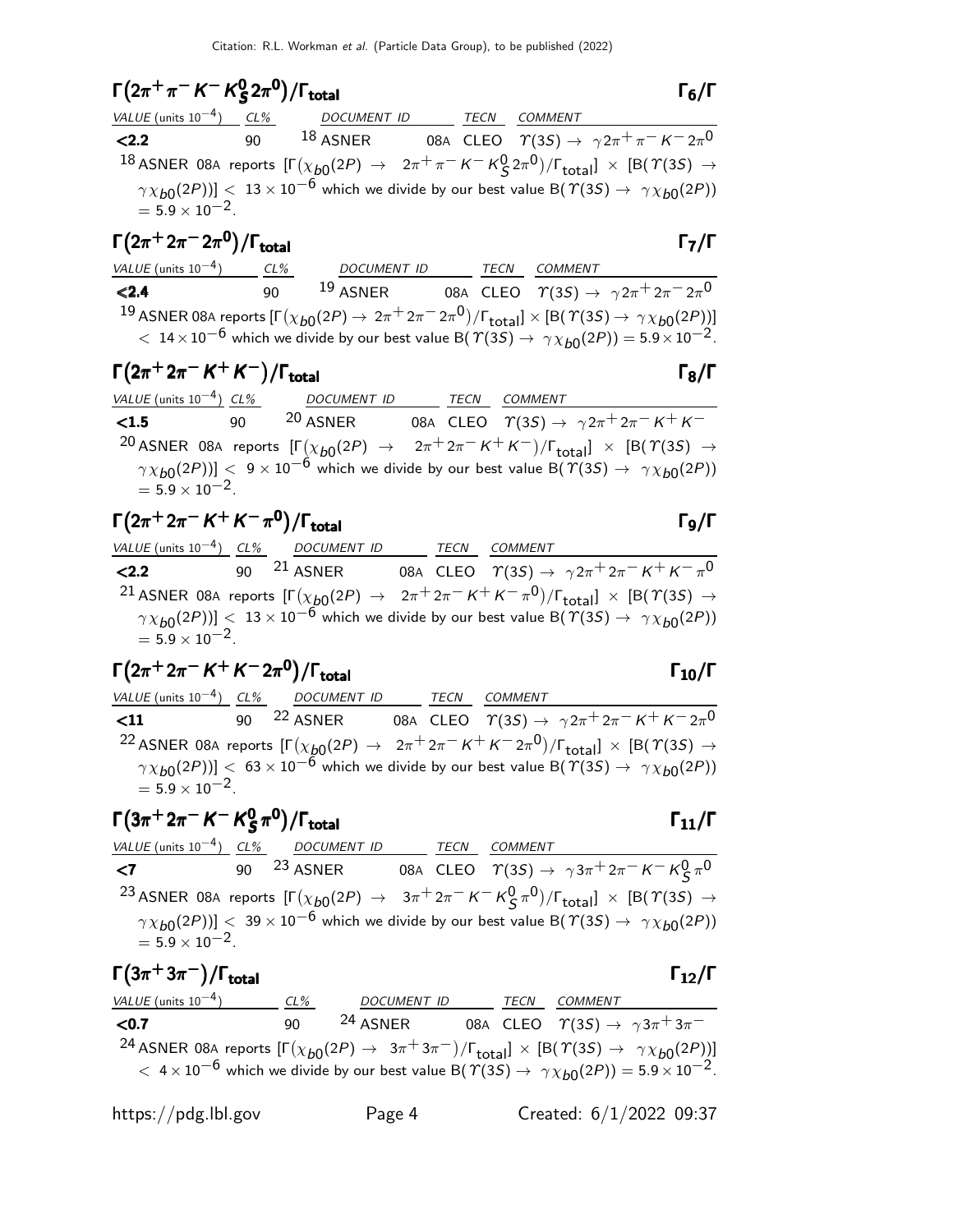| $\Gamma\big(3\pi^+3\pi^-2\pi^0\big)/\Gamma_{\rm total}$ | 13 |
|---------------------------------------------------------|----|
|                                                         |    |

| $\Gamma(3\pi^+3\pi^-2\pi^0)/\Gamma_{\rm total}$                                                                                                     |              |                                                                                                                                              |      |                | $\Gamma_{13}/\Gamma$                                                           |
|-----------------------------------------------------------------------------------------------------------------------------------------------------|--------------|----------------------------------------------------------------------------------------------------------------------------------------------|------|----------------|--------------------------------------------------------------------------------|
| VALUE (units $10^{-4}$ )                                                                                                                            | CL%          | <b>DOCUMENT ID</b>                                                                                                                           | TECN | <b>COMMENT</b> |                                                                                |
| $\langle$ 12                                                                                                                                        | $90^{\circ}$ | <sup>25</sup> ASNER                                                                                                                          |      |                | 08A CLEO $\quad \  \  \gamma(3S) \rightarrow \ \gamma 3 \pi^+ 3 \pi^- 2 \pi^0$ |
| <sup>25</sup> ASNER 08A reports $[\Gamma(\chi_{b0}(2P) \to 3\pi^+3\pi^-2\pi^0)/\Gamma_{\rm total}]\times [B(\Upsilon(3S) \to \gamma\chi_{b0}(2P))]$ |              |                                                                                                                                              |      |                |                                                                                |
|                                                                                                                                                     |              | $\tau$ $< 72 \times 10^{-6}$ which we divide by our best value B( $\Upsilon(35) \rightarrow \gamma \chi_{b0}(2P)$ ) = 5.9 $\times 10^{-2}$ . |      |                |                                                                                |

# $\Gamma(3\pi^+3\pi^- K^+ K^-)/\Gamma_{\text{total}}$  Γ<sub>14</sub>/Γ

## VALUE (units 10<sup>-4</sup>) CL% DOCUMENT ID TECN COMMENT<br> **<1.5** 90 26 ASNER 08A CLEO  $\gamma$ (3S) →  $\overline{\text{1.5}}$  90 26 ASNER 08A CLEO  $T(3S) \rightarrow \gamma 3\pi^+ 3\pi^- K^+ K^ ^{26}$  ASNER 08A reports  $[\Gamma(\chi_{b0}(2P) \rightarrow 3\pi + 3\pi - K + K^-)/\Gamma_{\rm total}] \times [B(\Upsilon(3S) \rightarrow$  $\left(\gamma \chi_{b0}(2P)\right)$  <  $9 \times 10^{-6}$  which we divide by our best value B( $\gamma$ (3S)  $\rightarrow \gamma \chi_{b0}(2P)$ )  $= 5.9 \times 10^{-2}$ .

# $\Gamma(3\pi^+3\pi^- K^+ K^-\pi^0)/\Gamma_{\text{total}}$  Γ<sub>15</sub>/Γ

### VALUE (units  $10^{-4}$ ) CL% DOCUMENT ID TECN COMMENT  $\le$ **7** 90 <sup>27</sup> ASNER 08A CLEO  $\gamma$ (3*S*) →  $\gamma$ 3 $\pi$ <sup>+</sup>3 $\pi$ <sup>-</sup>K<sup>+</sup>K<sup>-</sup> $\pi$ 08A CLEO  $\overline{\gamma(3S)} \rightarrow \gamma 3\pi^+ 3\pi^- K^+ K^- \pi^0$  $^{27}$  ASNER 08A reports  $[\Gamma(\chi_{b0}(2P) \to~~3\pi^+3\pi^- \,K^+ \,K^-\, \pi^0)/\Gamma_{\rm total}]\,\times\,[{\rm B}(\, \Upsilon(3S) \to~\,$  $\left(\gamma \chi_{b0}(2P)\right)$  < 43  $\times$  10<sup>-6</sup> which we divide by our best value B( $\gamma$ (3S)  $\rightarrow$   $\gamma \chi_{b0}(2P)$ )  $= 5.9 \times 10^{-2}$ .

### $\Gamma(4\pi^+ 4\pi^-)/\Gamma_{\rm total}$  Γ<sub>16</sub>/Γ )/Γ<sub>total</sub> Γ $_1$ 6/Γ

| VALUE (units $10^{-4}$ )                                                                                                                            | CL% | <b>DOCUMENT ID</b>  | TECN | <b>COMMENT</b>                                           |  |
|-----------------------------------------------------------------------------------------------------------------------------------------------------|-----|---------------------|------|----------------------------------------------------------|--|
| $\langle 1.7$                                                                                                                                       | 90  | <sup>28</sup> ASNER |      | 08A CLEO $\Upsilon(35) \rightarrow \gamma 4\pi^+ 4\pi^-$ |  |
| <sup>28</sup> ASNER 08A reports $[\Gamma(\chi_{b0}(2P) \to 4\pi^+ 4\pi^-)/\Gamma_{\text{total}}] \times [B(\Upsilon(3S) \to \gamma \chi_{b0}(2P))]$ |     |                     |      |                                                          |  |
| $10 \times 10^{-6}$ which we divide by our best value B( $\Upsilon(35) \rightarrow \gamma \chi_{b0}(2P)$ ) = 5.9 $\times 10^{-2}$ .                 |     |                     |      |                                                          |  |

| $\Gamma(4\pi^+4\pi^-2\pi^0)/\Gamma_{\rm total}$                                                                                                            |        |                     |  |      | $\Gamma_{17}/\Gamma$                                                                                                                  |  |  |
|------------------------------------------------------------------------------------------------------------------------------------------------------------|--------|---------------------|--|------|---------------------------------------------------------------------------------------------------------------------------------------|--|--|
| <i>VALUE</i> (units $10^{-4}$ )                                                                                                                            | $CL\%$ | <b>DOCUMENT ID</b>  |  | TECN | COMMENT                                                                                                                               |  |  |
| <6                                                                                                                                                         | 90     | <sup>29</sup> ASNER |  |      | 08A CLEO $\quad \  \  \gamma(3S) \rightarrow \ \gamma 4 \pi^+ 4 \pi^- 2 \pi^0$                                                        |  |  |
| <sup>29</sup> ASNER 08A reports $[\Gamma(\chi_{b0}(2P) \to 4\pi^+ 4\pi^- 2\pi^0)/\Gamma_{\text{total}}] \times [B(\Upsilon(3S) \to \gamma \chi_{b0}(2P))]$ |        |                     |  |      |                                                                                                                                       |  |  |
|                                                                                                                                                            |        |                     |  |      | $< 38 \times 10^{-6}$ which we divide by our best value B( $\Upsilon(3S) \rightarrow \gamma \chi_{b0}(2P)$ ) = 5.9 $\times 10^{-2}$ . |  |  |

### $\Gamma\big(\chi_{b0}(2P)\to \gamma\;\mathcal{T}(1S)\big)/\Gamma_{\rm total}\;\times\; \Gamma\big(\;\mathcal{T}(3S)\to \gamma\,\chi_{b0}(2P)\big)/\Gamma_{\rm total}$ Γ $_2$ /Γ  $\times$  Γ $\frac{\varUpsilon(3S)}{22}$ /Γ $\varUpsilon(3S)$  $\lambda_{\rm 200}(2P) \rightarrow \gamma \varUpsilon(1S)) / \Gamma_{\rm total} \, \times \, \Gamma\big(\varUpsilon(3S) \rightarrow \gamma \chi_{b0}(2P)\big) / \Gamma_{\rm total}$  $\Gamma_2/\Gamma \times \Gamma_{22}^{\Upsilon(3S)}/\Gamma^{\Upsilon(3S)}$  $\Gamma(\chi_{b0}(2P) \to \gamma \varUpsilon(1S))/\Gamma_{\rm total} \; \times \; \Gamma(\varUpsilon(3S) \to \gamma \chi_{b0}(2P))/\Gamma_{\rm tot}$ <br>Γ<sub>2</sub>/Γ × Γ  $\Upsilon(3S)$  $\chi_{b0}(2P) \to \gamma \varUpsilon(1S)) / \Gamma_{\text{total}} \, \times \, \Gamma\big(\varUpsilon(3S) \to \gamma \chi_{b0}(2P)\big) / \Gamma_{\text{total}} \ \Gamma_2 / \Gamma \times \Gamma_{22}^{\varUpsilon(3S)} / \Gamma^{\varUpsilon(3S)}$  $_{2}/$ Γ  $\times$  Γ $_{22}^{^\mathcal{T(3S)}}$ /Γ $^\mathcal{T(3S)}$

| VALUE (units $10^{-4}$ ) | $CL\%$ | <b>DOCUMENT ID</b> | TECN | COMMENT                                                                                                                                                |
|--------------------------|--------|--------------------|------|--------------------------------------------------------------------------------------------------------------------------------------------------------|
| < 8.2                    | 90     | $30$ I FFS         |      | 11J BABR $\Upsilon(35) \rightarrow X\gamma$                                                                                                            |
|                          |        |                    |      | 30 LEES 11J quotes a central value of $\Gamma(\chi_{b0}(2P) \to \gamma \Upsilon(1S))/\Gamma_{\text{total}} \times \Gamma(\Upsilon(3S) \to \mathbb{R})$ |
|                          |        |                    |      | $\gamma \chi_{b0}(2P)$ / $\Gamma_{\text{total}} = (3.9 \pm 2.2 \frac{+1.2}{-0.6}) \times 10^{-4}$ and derives a 90% CL upper limit of                  |
|                          |        |                    |      | $B(\chi_{b0}(2P) \to \gamma \Upsilon(15))$ < 1.2% using B( $\Upsilon(3S) \to \gamma \chi_{b0}(2P)$ ) = (5.9 ± 0.6)%.                                   |

| $B(\chi_{b0}(2P) \rightarrow \gamma \Upsilon(1S)) \times B(\Upsilon(3S) \rightarrow \gamma \chi_{b0}(2P)) \times B(\Upsilon(1S) \rightarrow \ell^+ \ell^-)$ |             |      |                                                               |
|-------------------------------------------------------------------------------------------------------------------------------------------------------------|-------------|------|---------------------------------------------------------------|
| VALUE (units $10^{-5}$ )                                                                                                                                    | DOCUMENT ID | TECN | <i>COMMENT</i>                                                |
| $1.4 \pm 0.9$ OUR AVERAGE<br>$1.7 + 1.5 + 0.1$<br>$-1.4 - 1.2$                                                                                              | $31$ LEES   |      | 14M BABR $\Upsilon(35) \rightarrow \gamma \gamma \mu^+ \mu^-$ |
| https://pdg.lbl.gov                                                                                                                                         | Page 5      |      | Created: $6/1/2022$ 09:37                                     |